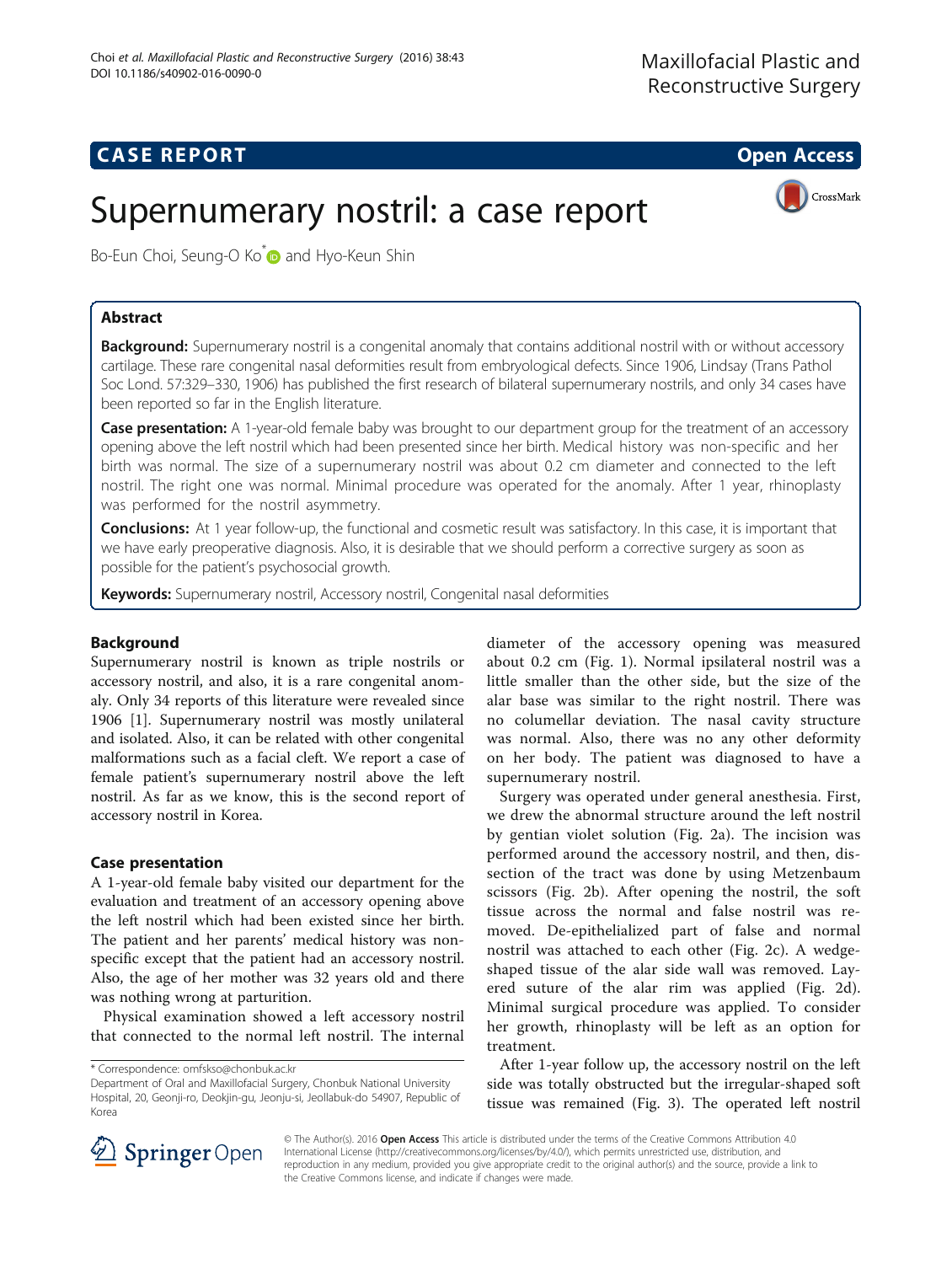<span id="page-1-0"></span>

was larger than the contralateral side. To correct the nostril asymmetry, rhinoplasty was performed (Fig. [4](#page-2-0)). The patient got cured without special problem. At 1 year postoperative examination, the result and cosmetic appearance was satisfied (Fig. [5\)](#page-3-0).

#### Discussion

The nose develops from a frontonasal process in the early fourth week of gestation. The frontonasal process is formed from the forebrain by enlarging and pushing the ectoderm anteriorly and laterally. Nasal placode appears on both sides of the frontonasal process. The nasal placode is the surface ectoderm becoming thicker in two to three cell layers on frontonasal process. In the beginning of the fifth week, the center of the nasal placode sinks to form a nasal groove. As a result, a

horseshoe-shaped lateral and medial nasal process appear. As the lateral nasal process and the medial nasal process develop, the nasal groove gets deeper and forms a nasal pit. In the end of the fifth week, the nasal pit gets deeper and becomes nasal sacs. The nasal sacs move into the middle, as maxillary process develops medially. And then, the nasal sacs forms nasal cavity and nostrils [[2\]](#page-3-0).

Although the exact pathogenesis of supernumerary nostril has not been revealed, it might cause problem of division of lateral nasal process.

In 1906, Lindsay was first to report the bilateral supernumerary nostril [[3](#page-3-0)]. An accessory nostril was above the normal nostril and connected to the ipsilateral nasal cavity. In 1920, Tawse reported the case of unilateral supernumerary nostril above the right



Fig. 2 a The abnormal structure of the left nostril was drawn using gentian violet solution. b Incision and dissection of the fistular tract. c The soft tissue across the normal and false nostril was resected. De-epithelialized part of the false and true nostril was attached to each other. d Layered suture was applied to the alar rim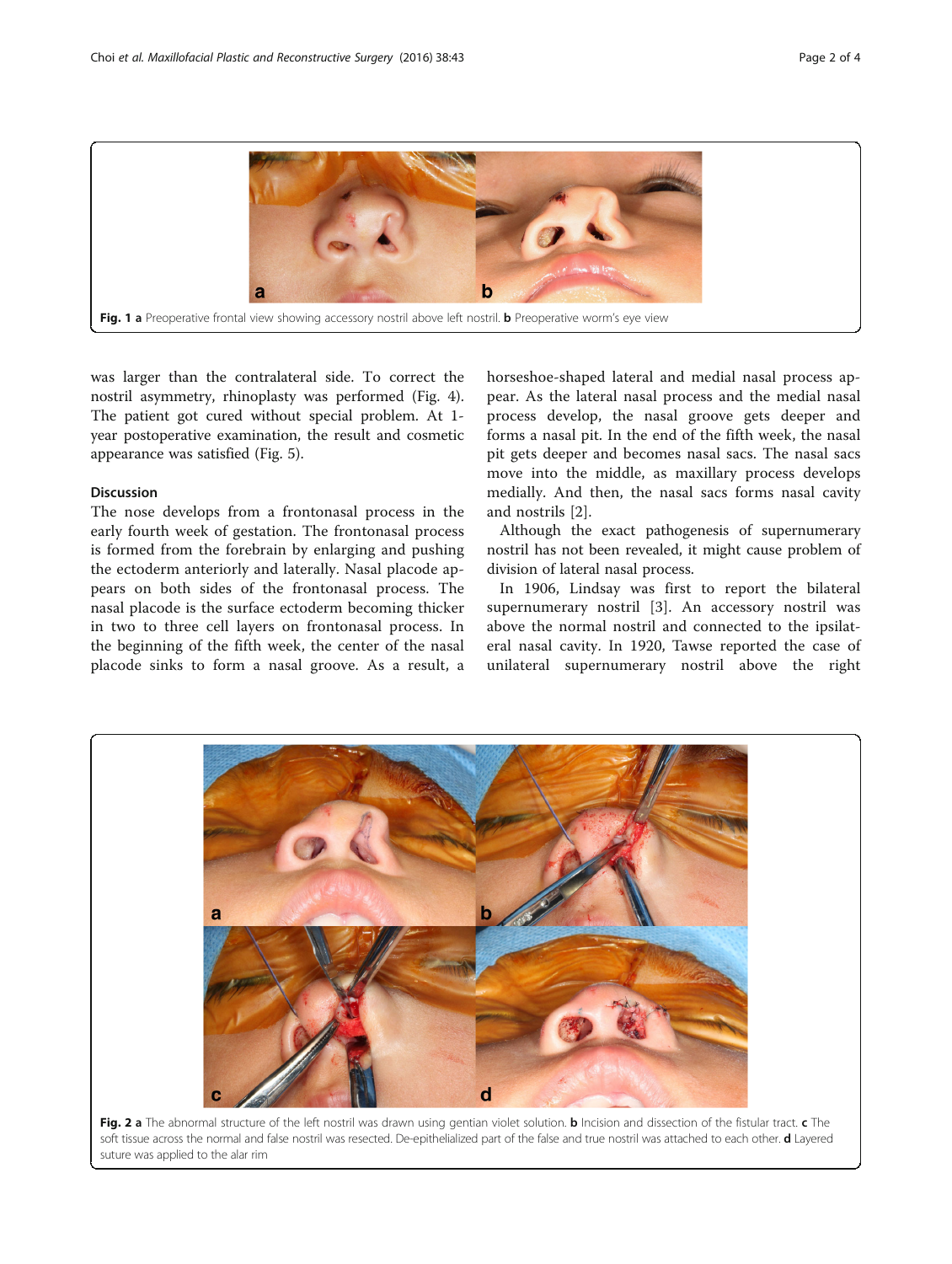<span id="page-2-0"></span>

normal nostril [\[4](#page-3-0)]. An accessory nostril was connected to the right nasal cavity. In 1962, Erich reported a patient who has two noses [[5\]](#page-3-0). He described that if the position of the accessory olfactory pit is too lateral, the fusion of the laminae is not interfered, which causes the supernumerary nostril. In 1987, Nakamura and Onizuka reported a patient who has divided right alar to medially and laterally [\[6](#page-3-0)]. An accessory nostril was located medially. Nakamura and Onizuka hypothesized that supernumerary nostrils resulted from fissuring of the lateral nasal process accidentally. They proposed that the lateral nasal process is divided into two segments and each segment develops into each nostril on the one side of the nose. Also in 1987, Reddy and Rao reported a patient with triple nostrils [[7\]](#page-3-0). An accessory nostril is located below the left normal nostril and connecting into the nasal cavity posteriorly. They assumed that if an accessory olfactory pit appears either above or below the normal location of the placode, consequently, a supernumerary nostril will be formed. In 2009, Kashyap and Khan reported a case of supernumerary nostril on the left side with an accessory alar cartilage [[8\]](#page-3-0). An accessory cavity was smaller than the normal cavity and was not connected with the ipsilateral nasal cavity. Kashyap and Khan proposed that the presence of alar cartilage from the accessory nostril describes the embryological fissuring of the lateral nasal process. In most of the cases, the supernumerary nostril was located on the left side and above the

normal nostril. It was either isolated or associated with other congenital anomalies such as cleft lip and palate, naso-ocular cleft, esophageal atresia, and patent ductus arteriosus [[9\]](#page-3-0). Franco et al. reported that 45 % of the patients were related to other congenital anomaly [[10\]](#page-3-0).

In the treatment of supernumerary nostril, it is important to remove the accessory nasal tract entirely and preserve the normal nostril. In most cases of supernumerary nostril, fistulectomy and reconstruction with local flaps was performed as a surgical technique. Surgery should be performed as early as possible, because in early age, it is easier to access the deep portion of the nasal cavity, avoid serious affect to nasal cartilage, and avoid deformity around the ala nasi due to fistula. In this case, the accessory opening was obstructed by using simple incision and primary closure without forming local flap. Although the patient had two surgeries to remove the accessory nostril, small and recognizable residual defect on nostril rim of affected side is observed. For the patient's psychosocial growth, rhinoplasty will be performed after re-evaluating face.

## Conclusions

Supernumerary nostril is a rare congenital deformation of the nose. To our knowledge, this is the second case in our country. In this case, the accessory opening was obstructed by using simple incision and primary closure without forming local flap. And then, rhinoplasty was done. At 12 months follow-up, the patient showed